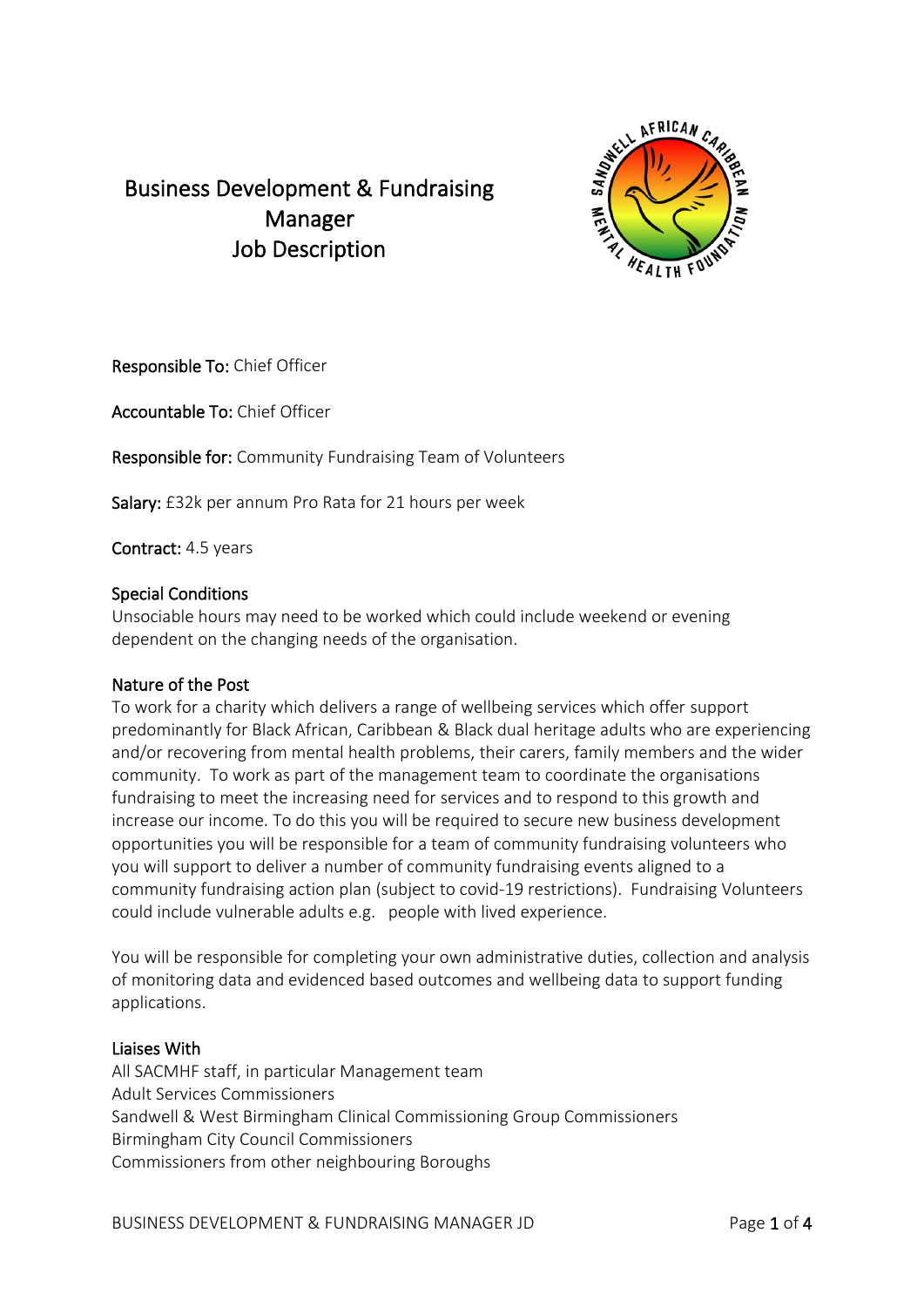Strategic business partners This is not an exhaustive list.

## Main Duties and Responsibilities

- 1. Develop and submit innovative and persuasive funding applications with costed project budgets in accordance with application criteria.
- 2. Develop and stewardship plans to retain the long term support of existing funders to ensure the potential for repeat or long term support is maximised.
- 3. Relationship management for key contracts and grants providing monitoring reports as required.
- 4. Identify new potential funders and match to SACMHF's work.
- 5. Chair Bi monthly Co-Production meetings to inform service development and review of services.
- 6. Complete full cycle of funding applications including face to face assessment interviews.
- 7. Work effectively with the Office & Finance Manager to support the development of project budgets aligned to current costs.
- 8. Work with the Management team and the Chief Officer to create compelling bids suitable for submission to Trusts, Grant and Statutory funders.
- 9. Where relevant recruit Interns to support SACMHF Fundraising objectives.
- 10. Work alongside the Chief Officer to develop SACMHF Fundraising strategy.
- 11. Adhere to the Fundraising Regulator's Code of Practice, Charity Law and other relevant legislative requirements.
- 12. Ensure that all donations; cash, online and cheques are processed in line with agreed protocols.
- 13. To provide line management support to a team of unpaid staff. This will include the provision of induction for volunteers, supervision and appraisal meetings. This team could include people with lived experience.
- 14. Participation in management review meetings and sub group meetings of the Board of Trustees as required.
- 15. To participate support the Volunteer Fundraising team to coordinate and deliver fundraising events aligned to cultural events and mental health initiatives e.g. World Mental Health Day, Black History, Windrush Day, Carers week, Mental health awareness week etc.
- 16. Be an advocate for fundraising across SACMHF and build successful relationships at all levels to promote the importance of individual event and community fundraising and engage the support of colleagues in your work.
- 17. Any other duties that fall within the parameters of the post.

## General Responsibilities

- 1. To report any health and safety concerns/hazards the Chief Officer. Completion of the accident report book for accidents and near misses. Ensure the safety and welfare of service users and staff by complying with Health and Safety regulations and adopting safe working practices
- 2. To take part in handover meetings, team & management review meetings, strategic development days, internal and external quality audits and other meetings as required.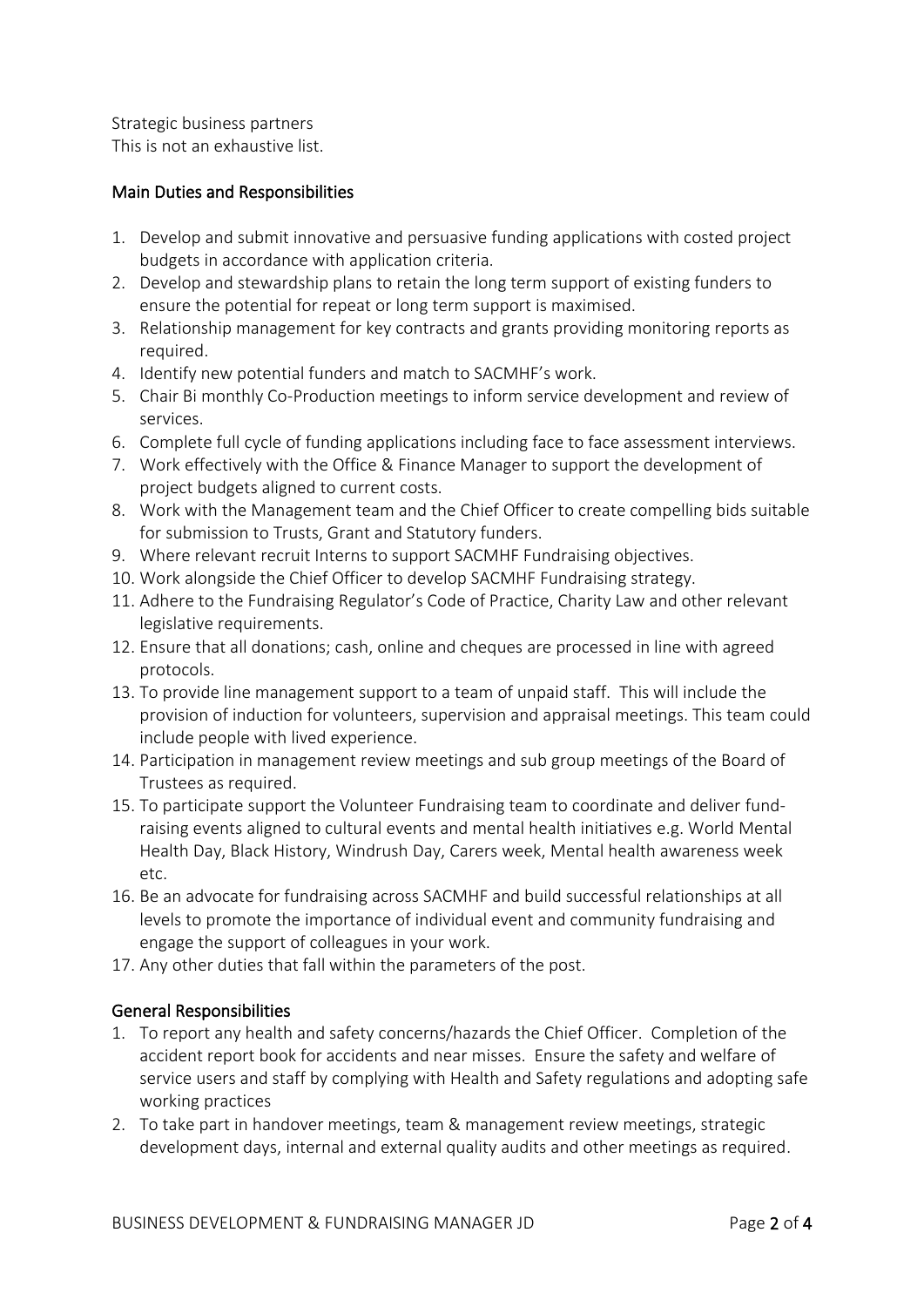- 3. To participate in regular training and career development opportunities relevant to the post to hone existing skills and broaden knowledge and awareness.
- 4. To adhere to the SACMHF's BS EN ISO 9001: 2015 Quality Management System and aligned Policies and Procedures.
- 5. To participate fully in regular supervision and support sessions and annual appraisal meetings.
- 6. To contribute to the maintenance of good housekeeping within the centre being mindful of limiting any damage to the Foundation's property, fixtures and fittings.

## Confidentiality

It is a condition of employment that staff will not disclose any information obtained in the course of their duties, other than to those entitled to receive it.

## Equal Opportunities

SACMHF currently adheres to an Equality and Diversity Policy. Staff are required to ensure that all policies and practices are in accordance with legislation and best practice.

## Health & Safety at Work

Staff must ensure that they are familiar with and follow the requirements of legislation, policies and codes of practice applicable to the workplace.

### Job Description

This job description is not definitive and is a broad guide to your work. Changes in user demands may require changes to be made. This job description is subject to review during the annual appraisal during discussion with the post-holder. This job description does not form part of your contract of employment.

### Hours of Work

Working times for full-time staff is 9.30 a.m. 5.00 p.m. Monday-Friday. You will be informed of the specific days you will work by, your line-manager on appointment, (particularly if you are part time). There is a daily 30 minute lunch break. If your lunch break is taken externally from the centre, it must be at a time convenient to the centre and the post-holder. The postholder will be expected to work flexibly around the above stated times according to the demands of the Charities business.

### Annual Leave Entitlement

You are entitled to 26 days annual leave per year. Part time staff will be worked out on a pro rata basis. You will be entitled to 8 approx. public bank holidays or pro rata.